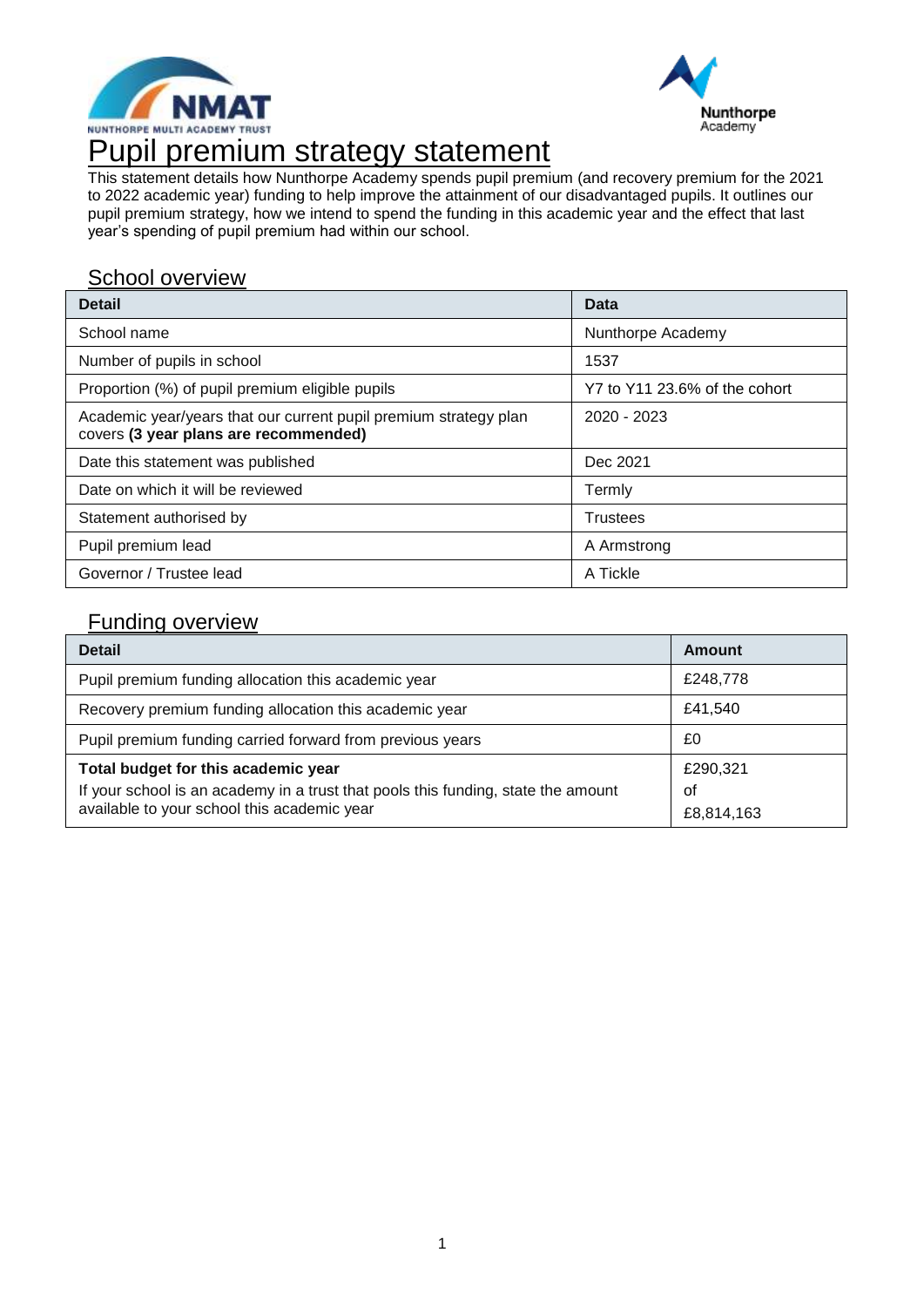



# Part A: Pupil premium strategy plan

### Statement of intent

Nunthorpe Academy Vision: We are committed to becoming Outstanding by:

- ➢ Ensuring that every student and member of staff is able to realise, fulfil and exceed their potential in their academic and pastoral lives;
- $\triangleright$  Guaranteeing that teaching and learning challenges and equips students with the knowledge and skills needed for Higher Education, employment and life-long learning;
- ➢ Providing personalised information, advice and guidance (IAG), and offering support whenever it is needed;
- $\triangleright$  Cultivating a positive atmosphere of mutual respect and success.

### **READY, RESPECTFUL, SAFE**

This applies to all students at Nunthorpe Academy.

The current PPG plan aspires to address the key areas previously identified and contained within the three Year strategy. The key principles of the plan are:

- $\triangleright$  Rigorous challenge of staff through the quality assurance processes
- ➢ Improving attendance of all students particularly PPG.
- $\geq$  Addressing the progress of PPG students to make progress in line with their peers, and engage parents/carers to support students' achievement and make progress.

### **Challenges**

This details the key challenges to achievement that we have identified among our disadvantaged pupils.

| <b>Challenge</b><br>number | <b>Detail of challenge</b>                                                                                                                                                                                                                                                                                 |
|----------------------------|------------------------------------------------------------------------------------------------------------------------------------------------------------------------------------------------------------------------------------------------------------------------------------------------------------|
|                            | Achievement / Progress 8. In 2021, PPG students' P8 was -0.19. In 2020, PPG<br>students' P8 was -0.62.                                                                                                                                                                                                     |
| $\overline{2}$             | Attendance. The attendance of PPG students is not good enough. In 2021, PPG<br>attendance was 88.3% against an Academy (Year 7-11) attendance of 95.1%. The<br>Academy Improvement Plan identified improvement towards the non-PPG figures and<br>the Academy target of 96%                                |
| 3                          | Parental understanding and support of students in their academy journey.<br>Parents/carers often do not understand the process and/or how to support their child's<br>needs.                                                                                                                               |
| 4                          | Student engagement/Behaviour for Learning. Reduce the number of PPG students<br>who are not engaged will miss out on key learning opportunities. In 2020/21 5.23% of<br>students received one plus day FTE of which 2.7% were PPG. 2.8% of students<br>received two plus days FTE of which PPG were 0.97%. |

### Intended outcomes

This explains the outcomes we are aiming for **by the end of our current strategy plan**, and how we will measure whether they have been achieved.

| Intended outcome                                            | Success criteria                                                                                                                                                                                                                                                                                                                                                     |
|-------------------------------------------------------------|----------------------------------------------------------------------------------------------------------------------------------------------------------------------------------------------------------------------------------------------------------------------------------------------------------------------------------------------------------------------|
| PPG students to<br>have a progress<br>score of 0 or better. | All PPG students make progress in line with their non-PPG peers.<br>Learning walks and work scrutiny demonstrate embedding of Education<br>Endowment Foundation strategies, including the agreed Academy foci of<br>metacognition and feedback.<br>Greater consistency within departments, and across the whole Academy of<br>metacognition and feedback strategies. |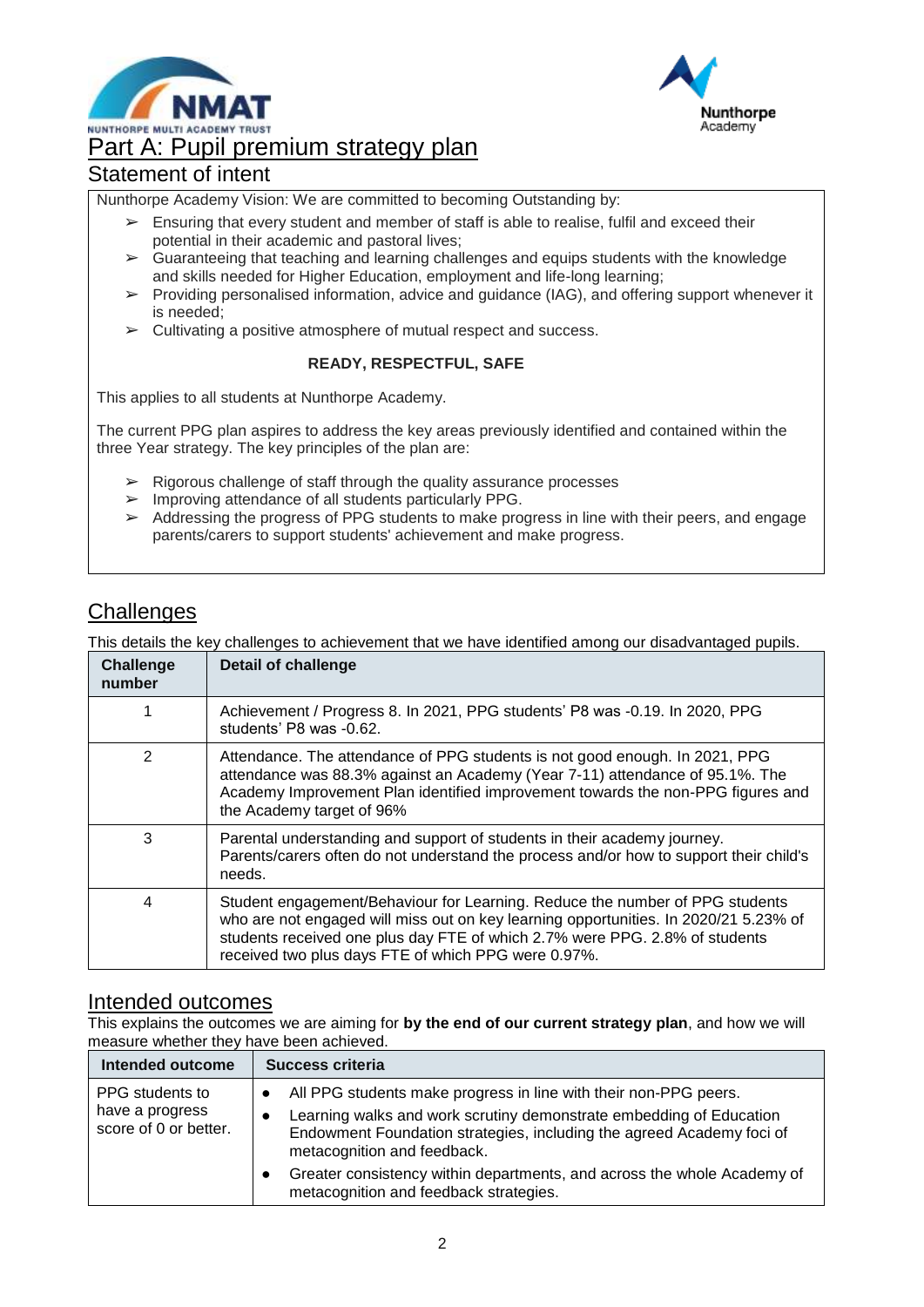



| NUNTHORPE MULTI ACADEMY TRUST                           | Academy                                                                                                                                                                                                        |
|---------------------------------------------------------|----------------------------------------------------------------------------------------------------------------------------------------------------------------------------------------------------------------|
|                                                         | Use of the BRILLIANT approach is evidenced consistently within<br>$\bullet$<br>departments and across the Academy.                                                                                             |
|                                                         | Academy and trust Deep Dives provide clear evidence of the use and<br>$\bullet$<br>impact of, the BRILLIANT approach within and across all departments.                                                        |
|                                                         | Consistent use of high quality feedback for students within departments and<br>$\bullet$<br>across the Academy.                                                                                                |
| PPG students'<br>attendance to reach                    | PPG students will have an attendance figure at least in line with the<br>$\bullet$<br>academy target of 96% or better their peers.                                                                             |
| 96% or better their                                     | The academy aims to reduce PA by 6% each year.<br>$\bullet$                                                                                                                                                    |
| peers.                                                  | PPG students will have a late figure at least in line with the non PPG<br>$\bullet$<br>students, or better.                                                                                                    |
| Parents/carers<br>understand and<br>support students in | Throughout Years 7 to 11 attendance at parent review evenings, CEIAG<br>$\bullet$<br>/aspiration events and curriculum/options inputs for PPG parents/carers<br>matches the attendance of their non-PPG peers. |
| their academy<br>journey.                               | Throughout Years 7 to 11 academy communication software shows PPG<br>$\bullet$<br>parents/carers engage in line with their non-PPG peers.                                                                      |
|                                                         | Parental feedback demonstrates that parents/carers of PPG students have<br>$\bullet$<br>a positive and constructive experience of Parent Review Evenings.                                                      |
| <b>Student</b><br>Engagement/                           | The percentage of suspensions of PPG students are not dissimilar to non-<br>$\bullet$<br>PPG students                                                                                                          |
| Behaviour for<br>learning data is                       | The percentage of students receiving a BFL are not dissimilar to non-PPG<br>$\bullet$<br>students.                                                                                                             |
| comparable for<br>PPG students and<br>non PPG students. | The percentage of students receiving a detention is not dissimilar to non-<br>$\bullet$<br>PPG students.                                                                                                       |
|                                                         | The Achievement points for PPG students are at similar levels to non-PPG.                                                                                                                                      |

## Activity in this academic year

This details how we intend to spend our pupil premium (and recovery premium funding) **this academic year** to address the challenges listed above.

## Teaching (for example, CPD, recruitment and retention)

### Budgeted cost: *£90,000*

*In the supporting evidence column the figures refer to the expected months improvement based on the research findings of the Education Endowment Foundation (EEF). This is found here* 

*<https://educationendowmentfoundation.org.uk/>The detail in each column describes the approach.*

| <b>Activity</b>                                                                                                                                       | Evidence that supports this approach                                                                                                                                                                                                            | <b>Challenge</b><br>number(s)<br>addressed |
|-------------------------------------------------------------------------------------------------------------------------------------------------------|-------------------------------------------------------------------------------------------------------------------------------------------------------------------------------------------------------------------------------------------------|--------------------------------------------|
|                                                                                                                                                       | Teaching and Learning focus for 2021/22                                                                                                                                                                                                         |                                            |
| <b>EEF tiered approach is</b><br>adopted as good<br>practice<br>T&L Team Develop a 12<br>month Quality First<br>Teaching, T&L package to<br>focus on: | As noted above the EEF is used to support<br>decisions around the best practices to support our<br>students. Each of these areas can be linked to a<br>research based possible improvement in learning.<br>This is measured in expected months. | This will address<br>challenge1 and<br>4.  |
| <b>Metacognition</b>                                                                                                                                  | Metacognition and self-regulation approaches aim<br>to help pupils think about their own learning more<br>explicitly, often by teaching them specific strategies                                                                                |                                            |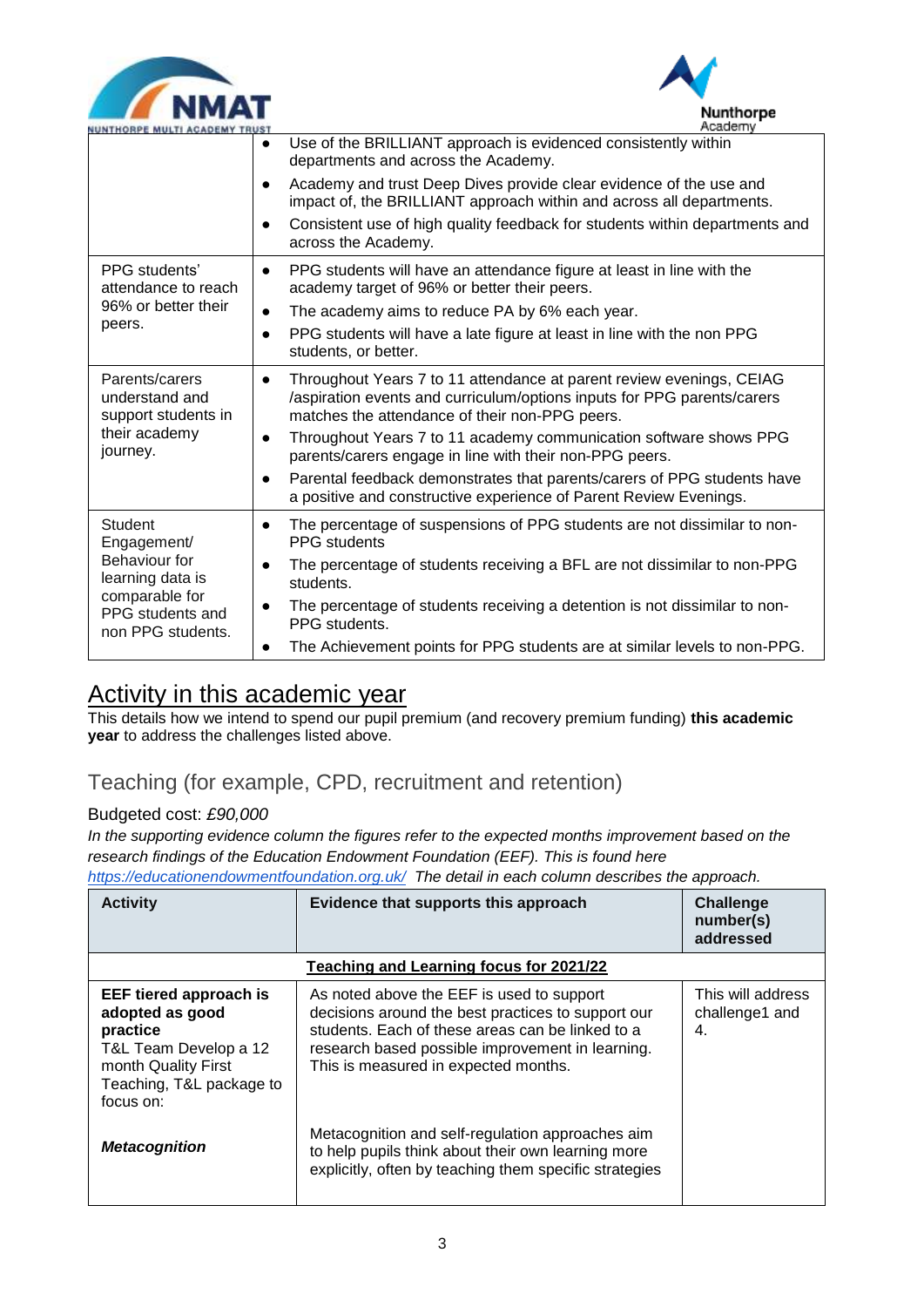



| NUNTHORPE MULTI ACADEMY TRUST                                                                                                                                                                                                                                                                    |                                                                                                                                                                                                                                                                                                                                                                                                                                                                                                                                                               | Academy                                     |
|--------------------------------------------------------------------------------------------------------------------------------------------------------------------------------------------------------------------------------------------------------------------------------------------------|---------------------------------------------------------------------------------------------------------------------------------------------------------------------------------------------------------------------------------------------------------------------------------------------------------------------------------------------------------------------------------------------------------------------------------------------------------------------------------------------------------------------------------------------------------------|---------------------------------------------|
| <b>Feedback</b>                                                                                                                                                                                                                                                                                  | for planning, monitoring and evaluating their<br>learning. $(EEF +7)$<br>Feedback is information given to the learner or<br>teacher about the learner's performance relative to<br>learning goals or outcomes. It should aim towards<br>(and be capable of producing) improvement in<br>students' learning. (EEF +8)                                                                                                                                                                                                                                          |                                             |
| <b>Brilliant Approach</b><br>(including<br>Differentiation)<br><b>Production of a T&amp;L</b><br>policy with Non-<br>negotiables identifiable<br>features of quality first<br>teaching.<br>Revise all QA paperwork<br>to support embedding and<br>review of impact and                           | Individualised instruction involves different tasks for<br>each learner and support at the individual level. It is<br>based on the idea that all learners have different<br>needs, and that therefore an approach that is<br>personally tailored - particularly in terms of the<br>activities that pupils undertake and the pace at<br>which they progress through the curriculum - will be<br>more effective (EEF +3)<br>Good practice shows that quality systems and<br>processes monitored and challenged with rigour<br>help to create positive outcomes. |                                             |
| actions for further CPD<br><b>Use of CAT testing in</b><br>Year 7. This supports<br>planning and teaching for<br>Year 7 and 8 students.<br>This data will be utilised to<br>help inform differentiation<br>requirements.                                                                         | This will enable the Academy collect quantitative<br>data to help inform target setting and benchmarking.<br>It also enabled better planning for progress at<br>individual student level.                                                                                                                                                                                                                                                                                                                                                                     | This will help to<br>address<br>challenge 1 |
|                                                                                                                                                                                                                                                                                                  | Supporting students with EHCPs to achieve in line with their peers.                                                                                                                                                                                                                                                                                                                                                                                                                                                                                           |                                             |
| <b>Employment of a nurture</b><br>teacher. This enables the<br>delivery of the Project<br><b>Based Learning curriculum</b><br>and supports students to<br>be 'KS3 and KS4 ready'.<br><b>Development of the</b><br>nurture group and related<br>curriculum map across<br>KS3 to improve literacy, | As the size of a class or teaching group gets smaller<br>it is suggested that the range of approaches a<br>teacher can employ and the amount of attention<br>each student will receive will increase, improving<br>outcomes for pupils. (EEF +3)                                                                                                                                                                                                                                                                                                              | This will address<br>challenge 1 and<br>4.  |
| numeracy and<br>communication skills to<br>ensure they are KS4 ready<br>(Project Based Learning).                                                                                                                                                                                                |                                                                                                                                                                                                                                                                                                                                                                                                                                                                                                                                                               |                                             |
| <b>Maths curriculum Strategies</b>                                                                                                                                                                                                                                                               |                                                                                                                                                                                                                                                                                                                                                                                                                                                                                                                                                               |                                             |
| Passport to maths. This is<br>a programme of study that<br>is used to support learning<br>in the nurture groups.<br>Maths Ninja. This is a<br>programme that is used to<br>improve engagement and                                                                                                | Individualised instruction involves different tasks for<br>each learner and support at the individual level. It is<br>based on the idea that all learners have different<br>needs, and that therefore an approach that is<br>personally tailored - particularly in terms of the<br>activities that pupils undertake and the pace at which                                                                                                                                                                                                                     | This will address<br>challenge 1 and<br>4.  |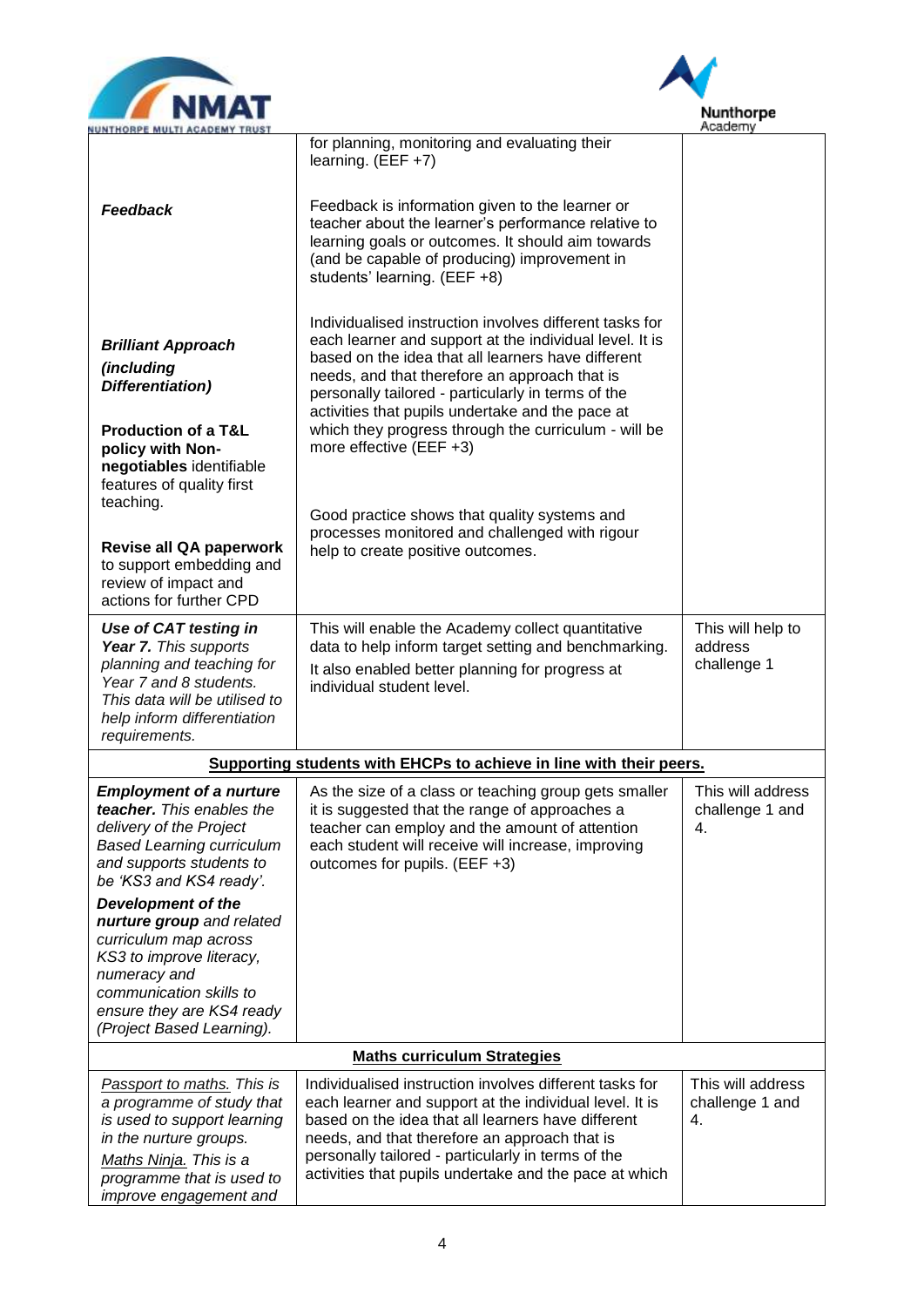



| Academy<br><b>IUNTHORPE MULTI ACADEMY TRUST</b>                                                                                                                                                            |                                                                                                                                                                                                                                                                                                                                                                                                                                                                                               |                                            |  |
|------------------------------------------------------------------------------------------------------------------------------------------------------------------------------------------------------------|-----------------------------------------------------------------------------------------------------------------------------------------------------------------------------------------------------------------------------------------------------------------------------------------------------------------------------------------------------------------------------------------------------------------------------------------------------------------------------------------------|--------------------------------------------|--|
| reinforce learning in KS3<br>classes.                                                                                                                                                                      | they progress through the curriculum - will be more<br>effective (EEF +3)                                                                                                                                                                                                                                                                                                                                                                                                                     |                                            |  |
| Corbett Maths. This a<br>programme of resources<br>to support differentiation<br>within the classroom.                                                                                                     |                                                                                                                                                                                                                                                                                                                                                                                                                                                                                               |                                            |  |
| Maths Watch. This is used<br>for home learning for Year<br>7 through to Year 10 to<br>consolidate their in class<br>learning.                                                                              | Homework refers to tasks given to pupils by their<br>teachers to be completed outside of usual lessons.<br>Common homework activities in secondary schools<br>include completing tasks assigned in lessons,                                                                                                                                                                                                                                                                                   |                                            |  |
| Times Tables Rockstars.<br>This is an online home<br>learning for Year 7<br>students.                                                                                                                      | preparing for tasks in future lessons, routine<br>coursework, and revision for tests and examinations.<br>Our definition also includes activities such as<br>'homework clubs' where pupils have the opportunity<br>to complete homework in school but outside normal                                                                                                                                                                                                                          |                                            |  |
| <b>Hegarty Maths. This is</b><br>used for homework for<br>Year 11 to consolidate all<br>KS4 learning delivered in<br>lessons each week.                                                                    | school hours, and 'flipped learning' models, where<br>pupils prepare at home for classroom discussion and<br>application tasks (EEF+5)                                                                                                                                                                                                                                                                                                                                                        |                                            |  |
|                                                                                                                                                                                                            | <b>Literacy Strategies</b>                                                                                                                                                                                                                                                                                                                                                                                                                                                                    |                                            |  |
| A literacy lesson has<br>been incorporated into the<br>Academy's KS3<br>curriculum model. The<br>intent is to develop<br>reading skills, improve<br>SPAG and help to foster a<br>lifelong love of reading. | Reading comprehension strategies focus on the<br>learners' understanding of written text. Pupils learn a<br>range of techniques which enable them to<br>comprehend the meaning of what they read. These<br>can include: inferring meaning from context;<br>summarising or identifying key points; using graphic<br>or semantic organisers; developing questioning<br>strategies; and monitoring their own comprehension<br>and then identifying and resolving difficulties for<br>themselves. | This will address<br>challenge 1 and<br>4. |  |
| <b>PACE</b> reading has been<br>adopted as best practice<br>in English lessons. This is<br>designed to engage the<br>learners with the text and<br>help with understanding<br>and comprehension.           | A group of former nurture group Year 9 students are<br>engaged with Pace Reading. On average these<br>students' reading ages increased by 1 year and 1<br>month.                                                                                                                                                                                                                                                                                                                              |                                            |  |

## **Targeted academic support (for example, tutoring, one-to-one support structured interventions)**

Budgeted cost: £ *70,000*

| <b>Activity</b>                                                                                                                                                                                  | Evidence that supports this approach                                                                                                                                                                                                                                                            | Challenge<br>number(s)<br>addressed        |
|--------------------------------------------------------------------------------------------------------------------------------------------------------------------------------------------------|-------------------------------------------------------------------------------------------------------------------------------------------------------------------------------------------------------------------------------------------------------------------------------------------------|--------------------------------------------|
| Timetabled intervention for targeted Year 10 and Year 11 students                                                                                                                                |                                                                                                                                                                                                                                                                                                 |                                            |
| <b>Timetabled intervention</b><br>delivered by Nunthorpe<br>Academy teachers.<br>Small group intervention is<br>delivered to support<br>understanding and stretch<br>students. This intervention | Small group tuition is defined as one teacher or<br>professional educator working with two to five pupils<br>together in a group. This arrangement enables the<br>teacher to focus exclusively on a small number of<br>learners, usually in a separate classroom or working<br>area (EEF $+4$ ) | This will address<br>challenge 1 and<br>4. |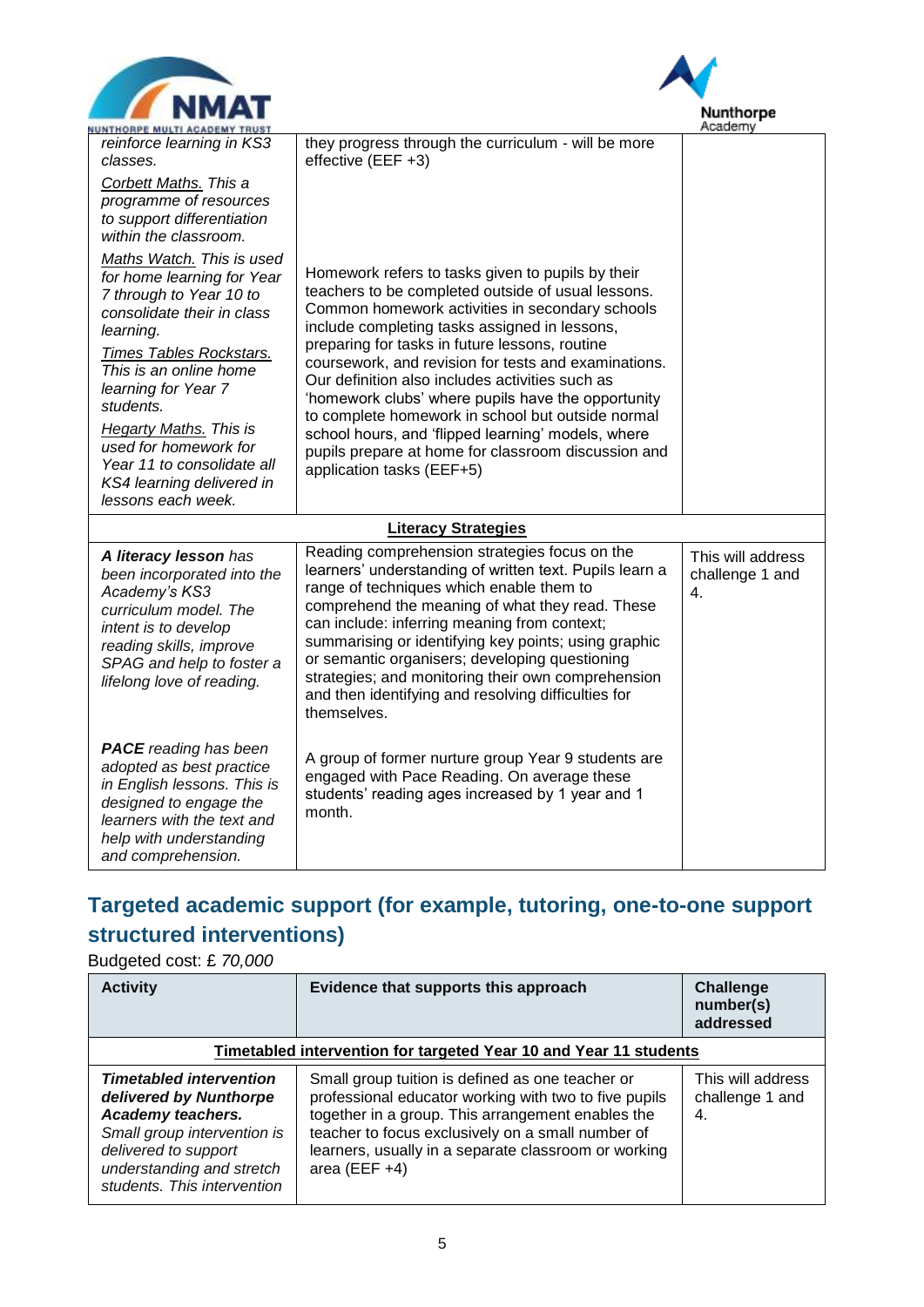



| <b>NUNTHORPE MULTI ACADEMY TRUST</b>                                                                                                                                                                                                                                                                 |                                                                                                                                                                                                                                                                                                                                                                                                                                                                                                                                                                                                                               | мсааетту                                                  |
|------------------------------------------------------------------------------------------------------------------------------------------------------------------------------------------------------------------------------------------------------------------------------------------------------|-------------------------------------------------------------------------------------------------------------------------------------------------------------------------------------------------------------------------------------------------------------------------------------------------------------------------------------------------------------------------------------------------------------------------------------------------------------------------------------------------------------------------------------------------------------------------------------------------------------------------------|-----------------------------------------------------------|
| is in maths, MFL, History<br>and Art.                                                                                                                                                                                                                                                                |                                                                                                                                                                                                                                                                                                                                                                                                                                                                                                                                                                                                                               |                                                           |
| <b>Tutor groups-Y10 and</b><br>Y11 are subject specific<br>The KS4 progress lead<br>will utilise departmental<br>data to provide targeted<br>specialist subject based<br>support through the<br>pastoral programme.                                                                                  | As noted above the EEF is used to support<br>decisions around the best practices to support our<br>students. Each of these areas can be linked to a<br>research based possible improvement in learning.<br>This is measured in expected months.                                                                                                                                                                                                                                                                                                                                                                               |                                                           |
|                                                                                                                                                                                                                                                                                                      | <b>Maths and Literacy Intervention Strategies</b>                                                                                                                                                                                                                                                                                                                                                                                                                                                                                                                                                                             |                                                           |
| Maths whizz. This is an<br>online intervention that will<br>be used with targeted KS4<br>students                                                                                                                                                                                                    | One to one tuition involves a teacher, teaching<br>assistant or other adult giving a pupil intensive<br>individual support. It may happen outside of normal<br>lessons as additional teaching - for example as part<br>of extending school time or a summer school - or<br>as a replacement for other lessons. (EEF +5)                                                                                                                                                                                                                                                                                                       | This will address<br>challenge 1 and<br>4.                |
| <b>Accelerated reader. This</b><br>is a programme used in<br>KS3 and occasionally KS4<br>to assess reading ages<br>and if intervention is<br>needed<br><b>Lexonic Leap and Sound</b><br>training. These are used<br>to support students in<br>literacy                                               | Phonics is an approach to teaching reading, and<br>some aspects of writing, by developing learners'<br>phonemic awareness. This involves the skills of<br>hearing, identifying and using phonemes or sound<br>patterns in English. The aim is to systematically<br>teach learners the relationship between these<br>sounds and the written spelling patterns, or<br>graphemes, which represent them. (EEF +4)                                                                                                                                                                                                                 |                                                           |
|                                                                                                                                                                                                                                                                                                      | <b>Targeted Year 11 homework intervention</b>                                                                                                                                                                                                                                                                                                                                                                                                                                                                                                                                                                                 |                                                           |
| <b>Key Y11 PPG students</b><br>are targeted for a<br>homework and<br>preparation session once<br>a week. These students<br>are targeted using in<br>school data. They have<br>access to resources,<br>support from staff and<br>sixth form and have<br>mentoring to include<br>revision preparation. | Homework refers to tasks given to pupils by their<br>teachers to be completed outside of usual lessons.<br>Common homework activities in secondary schools<br>include completing tasks assigned in lessons,<br>preparing for tasks in future lessons, routine<br>coursework, and revision for tests and<br>examinations. Our definition also includes activities<br>such as 'homework clubs' where pupils have the<br>opportunity to complete homework in school but<br>outside normal school hours, and 'flipped learning'<br>models, where pupils prepare at home for<br>classroom discussion and application tasks (EEF+5) | This will help to<br>address<br>challenges 1, 3<br>and 4. |
|                                                                                                                                                                                                                                                                                                      | <b>External 'intervention' tutoring</b>                                                                                                                                                                                                                                                                                                                                                                                                                                                                                                                                                                                       |                                                           |
| <b>NTP Academic mentors</b><br><b>Literacy Mentor</b><br><b>Numeracy Mentor</b>                                                                                                                                                                                                                      | One to one tuition involves a teacher, teaching<br>assistant or other adult giving a pupil intensive<br>individual support. It may happen outside of normal<br>lessons as additional teaching - for example as part<br>of extending school time or a summer school - or<br>as a replacement for other lessons. (EEF +5)                                                                                                                                                                                                                                                                                                       | This will help to<br>address<br>Challenges 1<br>and 4.    |

**Wider strategies (for example, related to attendance, behaviour, wellbeing)**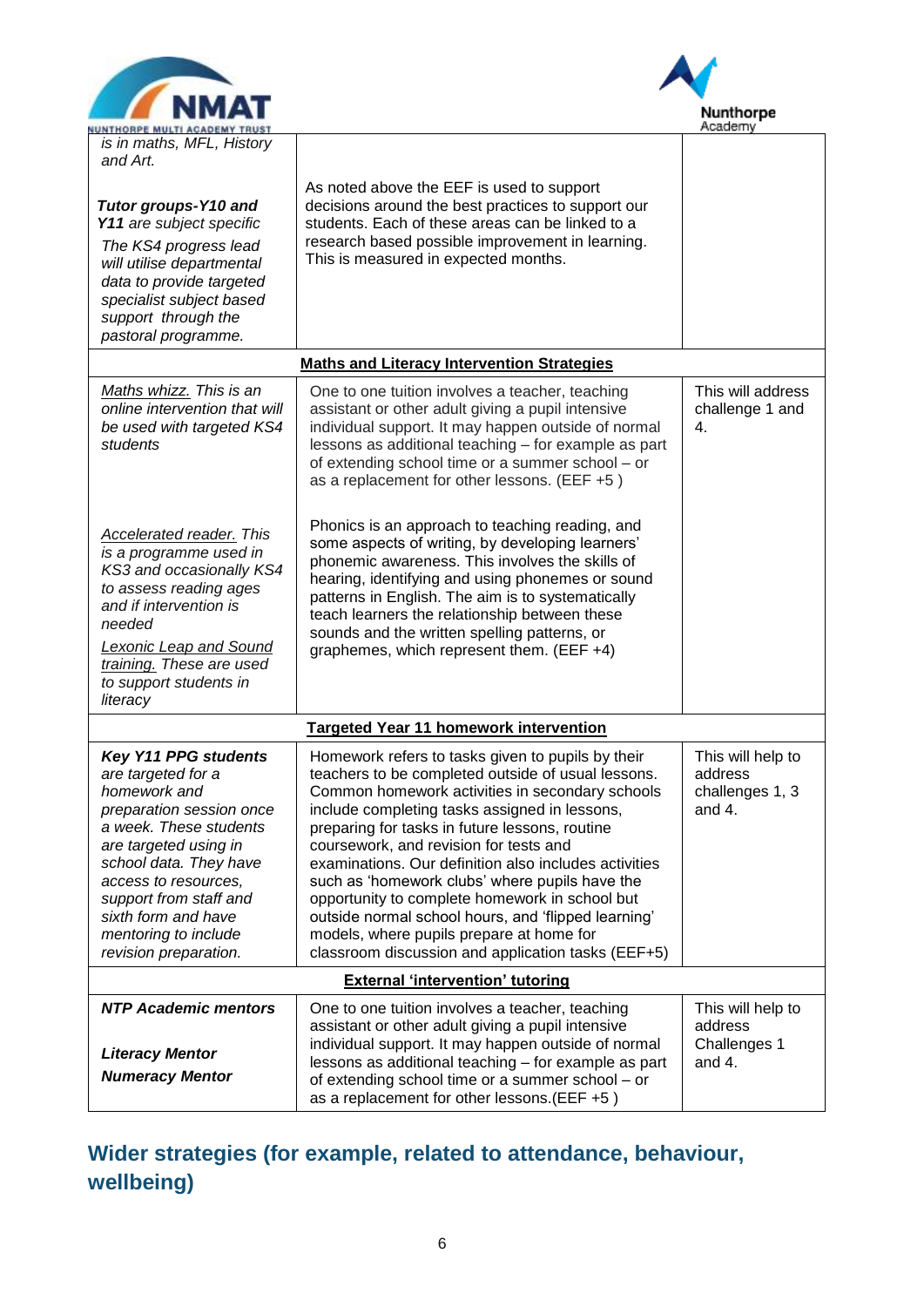



| <b>Activity</b>                                                                                                                                                                                                                                                                                                                                                                                                                                                                                                                                                                                                                                                                                                                                                                           | Evidence that supports this approach                                                                                                                                                                                                                                                                                                                                                                                                                                       | <b>Challenge</b><br>number(s)<br>addressed            |
|-------------------------------------------------------------------------------------------------------------------------------------------------------------------------------------------------------------------------------------------------------------------------------------------------------------------------------------------------------------------------------------------------------------------------------------------------------------------------------------------------------------------------------------------------------------------------------------------------------------------------------------------------------------------------------------------------------------------------------------------------------------------------------------------|----------------------------------------------------------------------------------------------------------------------------------------------------------------------------------------------------------------------------------------------------------------------------------------------------------------------------------------------------------------------------------------------------------------------------------------------------------------------------|-------------------------------------------------------|
|                                                                                                                                                                                                                                                                                                                                                                                                                                                                                                                                                                                                                                                                                                                                                                                           | <b>Attendance strategies</b>                                                                                                                                                                                                                                                                                                                                                                                                                                               |                                                       |
| <b>Attendance SLA</b><br>purchased to add capacity<br>for at risk of Persistent<br>Absentee (PA) students.<br>This is for 60 students Y7 to<br>Y11                                                                                                                                                                                                                                                                                                                                                                                                                                                                                                                                                                                                                                        | Initially a 10 week pilot took place in 2020/21. This<br>demonstrated that 8/10 students had improved<br>their attendance. The other 2 students were either<br>involved with other agencies or in attendance<br>proceedings. As a result of the impact above, the<br>whole PPG Y10 attendance data improved by<br>0.7% in the 10 weeks.<br>Due to the success of this strategy, this has been<br>used in 2021/22.                                                          | This will help to<br>address<br>challenge 2 and<br>4. |
| <b>Employment of an</b><br>additional Pastoral<br><b>Manager in Year 11. This</b><br>will add capacity supporting<br>the team in working to<br>respond to individual needs.<br>Supporting students into<br>better attendance habits.                                                                                                                                                                                                                                                                                                                                                                                                                                                                                                                                                      | "Attendance matters not only because it enables<br>the transfer of content knowledge within a<br>particular course or student activity, but attendance<br>provides students with access to other,<br>noncontent-specific contextual information,<br>resources and relationships that can positively<br>impact their knowledge and sense of belonging".<br>https://er.educause.edu/blogs/sponsored/2019/<br>4/how-student-attendance-can-improve-<br>institutional-outcomes | This will help to<br>address<br>challenge 2 and<br>4. |
|                                                                                                                                                                                                                                                                                                                                                                                                                                                                                                                                                                                                                                                                                                                                                                                           | <b>Behaviour strategies</b>                                                                                                                                                                                                                                                                                                                                                                                                                                                |                                                       |
| <b>Employment of an</b><br>additional Pastoral<br><b>Manager in Year 11. This</b><br>will add capacity to the<br>pastoral team at Y11. This<br>will allow more refined and<br>individual support.<br><b>Thrive.</b> Training of Thrive<br>practitioners. This<br>intervention underpins<br>theory, science and skills<br>required to meet the<br>reparative needs of children<br>and young people with<br>interrupted social and<br>emotional development<br>The Bridge. The bridge<br>activities are designed to<br>break down barriers to<br>learning. This could be<br>behaviour or SEMH.<br><b>Pastoral support from</b><br><b>MFC foundation. Premier</b><br>League Kicks -the aim is to<br>break down barriers,<br>engage students, improve<br>attendance and address<br>behaviour. | Interventions which target social and emotional<br>learning (SEL) seek to improve pupils' interaction<br>with others and self-management of emotions,<br>rather than focusing directly on the academic or<br>cognitive elements of learning. SEL interventions<br>might focus on the ways in which students work<br>with (and alongside) their peers, teachers, family or<br>community. (EEF +4)                                                                           | This will help to<br>address<br>challenge 2 and<br>4  |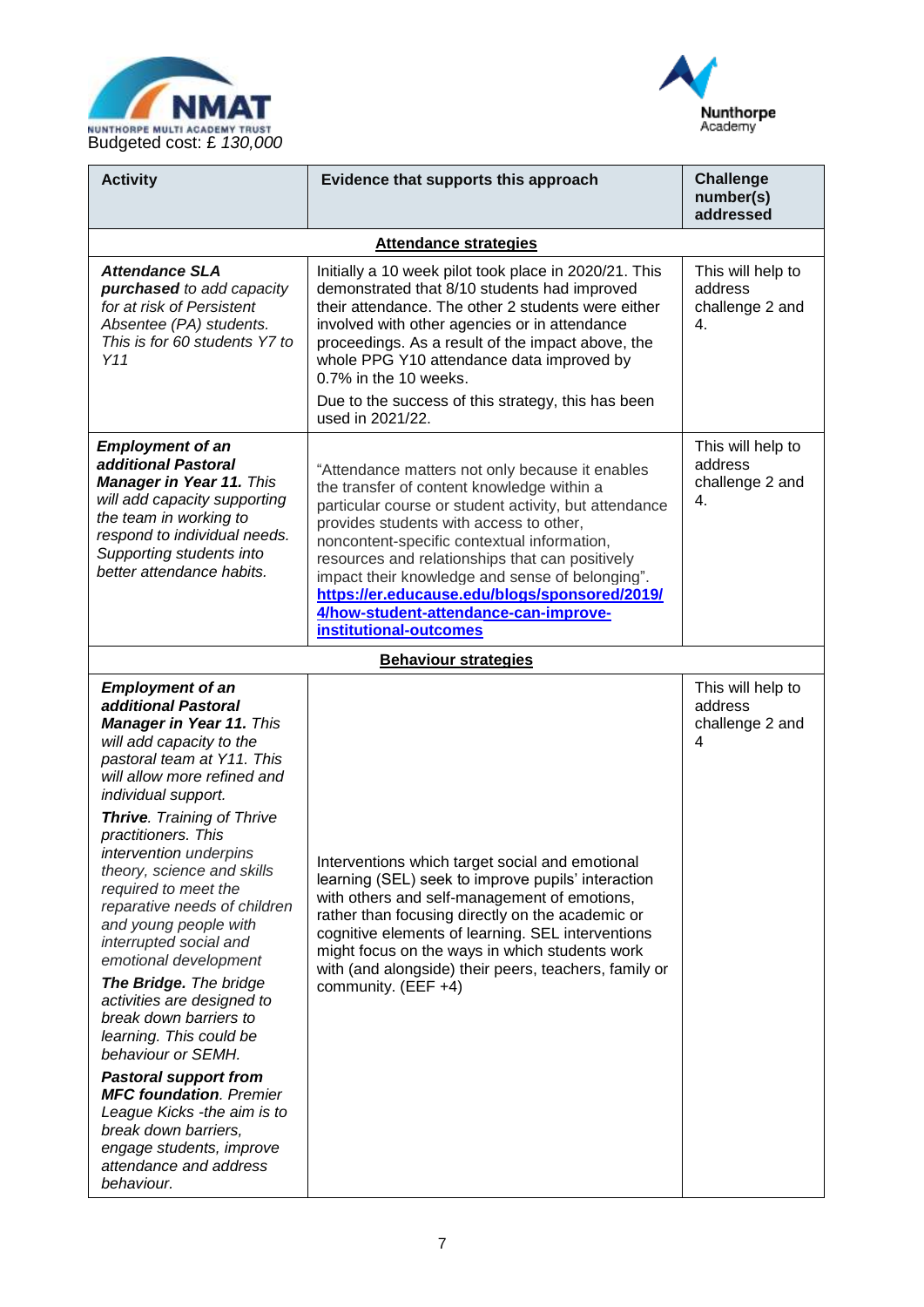



| <b>IUNTHORPE MULTI ACADEMY TRUST</b>                                                                                                                                                                                                                                                                                                                                                                                                     |                                                                                                                                                                                                                                                                                                                                                                                                  | Academy                                                |  |
|------------------------------------------------------------------------------------------------------------------------------------------------------------------------------------------------------------------------------------------------------------------------------------------------------------------------------------------------------------------------------------------------------------------------------------------|--------------------------------------------------------------------------------------------------------------------------------------------------------------------------------------------------------------------------------------------------------------------------------------------------------------------------------------------------------------------------------------------------|--------------------------------------------------------|--|
|                                                                                                                                                                                                                                                                                                                                                                                                                                          | <b>Wellbeing strategies</b>                                                                                                                                                                                                                                                                                                                                                                      |                                                        |  |
| <b>The Junction</b> . This is<br>Social and Emotional<br>support that has been<br>purchased to support<br><b>Nunthorpe Academy</b><br>students 5 days per week.<br>Their expertise allows in<br>house counselling to take<br>place.<br><b>Employment of an</b><br>additional Pastoral<br><b>Manager in Year 11. This</b><br>will add capacity to the<br>pastoral team at Y11. This<br>will allow more refined and<br>individual support. | Interventions which target social and emotional<br>learning (SEL) seek to improve pupils' interaction<br>with others and self-management of emotions,<br>rather than focusing directly on the academic or<br>cognitive elements of learning. SEL interventions<br>might focus on the ways in which students work<br>with (and alongside) their peers, teachers, family or<br>community. (EEF +4) | These will help<br>to address<br>challenge 2 and<br>4. |  |

## **Total budgeted cost: £** *[290,000]*

## Part B: Review of outcomes in the previous academic year

### Pupil premium strategy outcomes

This details the impact that our pupil premium activity had on pupils in the 2020 to 2021 academic year.

*Due to COVID-19, performance measures have not been published for 2020 to 2021, and 2020 to 2021 results will not be used to hold schools to account. Given this, please point to any other pupil evaluations undertaken during the 2020 to 2021 academic year, for example, standardised teacher administered tests or diagnostic assessments such as rubrics or scales.*

The following are summaries from the current PPG plan which covers 2020 to 2023.

### **1- Leadership and Management**

Quality Assurance processes

- All Heads of Department have line management meetings on a two week cycle. The cycle of meetings follows a calendar published in September. The format for the meetings was reviewed and planned in June/July 2021. A half termly SLT work scrutiny cycle is also calendared. There is a specific focus each work scrutiny. These meetings inform a half termly Quality of Education SLT meeting. The key actions from the Quality of Education meeting are disseminated as actions with the relevant Heads of Department, with progress made monitored in the fortnightly line management meetings.
- The Quality Assurance cycle continued during the last twelve months although some mitigations were put in place in accordance with the Trust's Covid-19 Risk Assessment. During the year, the Heads of Department have demonstrated increased rigour due to more effect accountability in the fortnightly line management meetings. This accountability and subsequent improvement is documented in Line Management Meeting minutes and Quality of Education meeting minutes.
- Whilst Covid-19 mitigations were in place, inhouse CPD was delivered using Zoom; this enabled a consistent approach and improved practice. This ensured that students could access lessons online.
- Attendance and engagement in online lessons was supported through pastoral calls. This ensured all staff had the ability to offer quality learning experiences for the students that they taught. The regular contact home allowed the Academy to respond to individual needs in terms of access to devices and/or other support.
- Mock data was delayed due to national lockdowns. However, during this period Heads of department used Question Level Analysis to differentiate bespoke Zoom lessons to exam cohorts of students.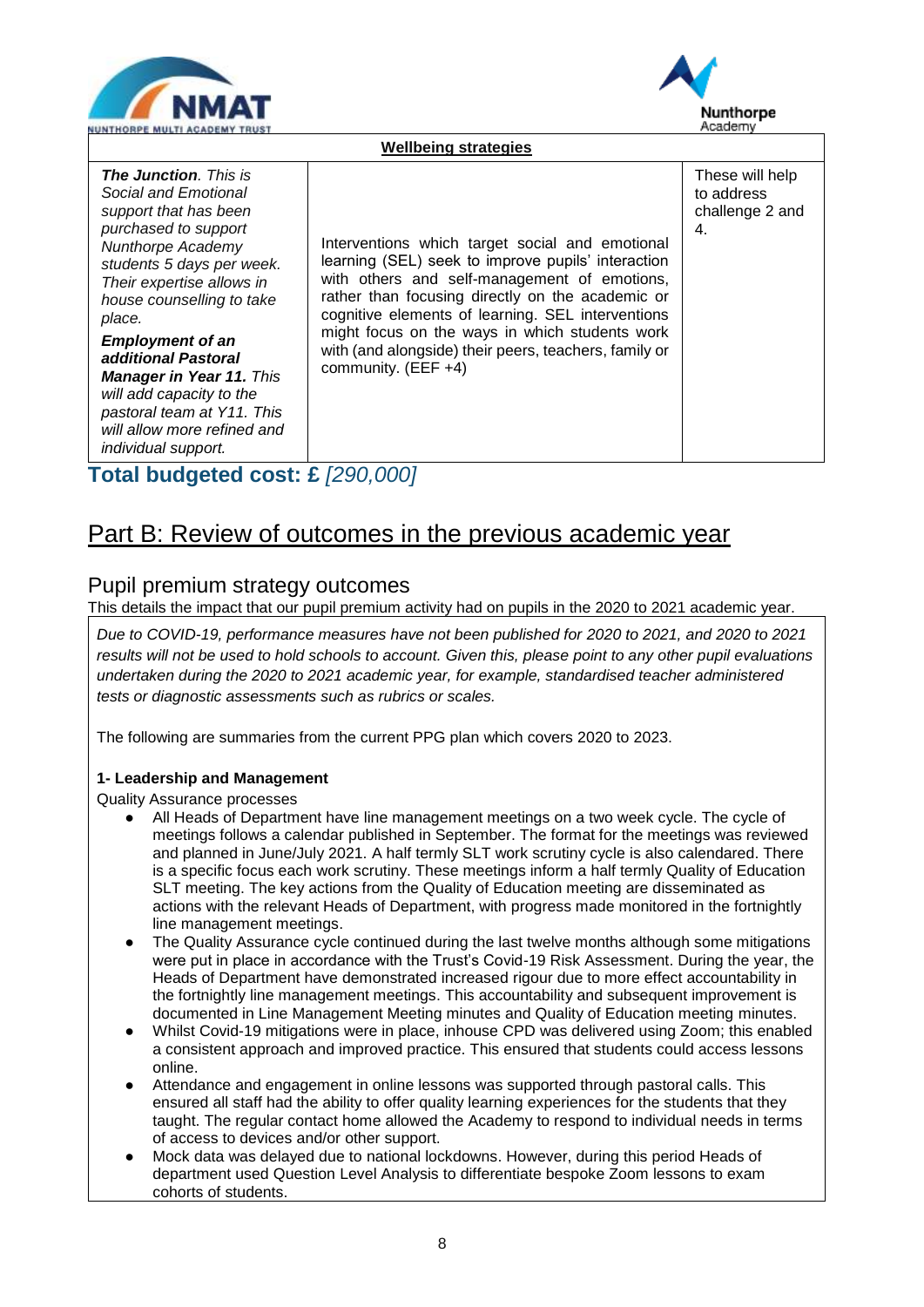



- $\overline{a}$ ● Student Underachievement Meetings are used to identify patterns and trends and identify strategies or interventions that will have a positive impact on students. The KS4 Progress Lead ensured the strategies and interventions were targeted for each student. Consequently, the estimated Academy Progress 8 score improved from -0.26 in 11DC1 to an actual -0.19 (as inputted as TAGs).
- Curriculum Progression Maps are reviewed to ensure they offer quality learning experiences for students working on Zoom, in bubbles (with limited access to practical equipment) or as normal delivery (1.9.21 onwards). Reviews of each department's CPM is an annual process, but specific attention focused on the Department's response to 'support gaps in learning'. This was monitored in the fortnightly line management meetings. The impact of this was that Department Heads could identify and check the medium and short term planning of their teams to ensure:
	- 1. The students had received the key learning needed, and could demonstrate an understanding of this.

2. To ensure that content was adjusted to fit the needs of the assessment series. This review and focus also supported the improved estimated PPG Progress 8 score improved from -0.26 in 11DC1 to an actual -0.19 (as inputted as TAGs).

- A comprehensive process (Centre Policy) to ensure rigour in assessment and student data was produced and communicated with staff. All staff undertook CPD around the process and key documents were read and signed off on aspects such as unconscious bias.
- Heads of Department were held to account for following these processes. Specifically they were challenged on the sequence, coverage and delivery of assessments, the standardisation of assessments, the accuracy and recording of assessment data and the collation/evidencing of student work. Two of the Academy's Assistant Vice Principals checked all student's and Head of Department's folders. The Head of School and Vice Principal then checked all subject and individual student data.
- The Academy's cycle of meetings was modified to allow increased and regular monitoring and challenge to take place 12/04/21 to 17/06/21. This process was scrutinised and accepted by external validators.
- The impact of this was that PPG students achieved a Progress 8 score of -0.19. This demonstrated an improved position from the performance of PPG students in recent years. In 2019, PPG students achieved a Progress 8 score of -0.74 and in 2020, PPG students achieved a Progress 8 score of -0.62.

### **2. Attendance**

Covid-19 absence and 'Covid-19 related' absence had a big impact on the attendance of PPG students.

| Year Group | PPG % |
|------------|-------|
| 7          | 94.2  |
| 8          | 89.2  |
| 9          | 85.9  |
| 10         | 87    |
| 11         | 83.9  |

The PPG figures are between 4% and 5% lower than non PPG. This is a focus identified in the Academy Improvement Plan 2021/22.

● During 2020/21 a number of whole school initiatives commenced. A new attendance Diamond has been launched to all students. This is prominently displayed and increasingly embedded in pastoral work. This was started in Term Three of 2020/21. Comparison data will be available Term One 2021/22. Attendance rich conversations were evident and students were rewarded accordingly. Planners document attendance conversations and students receive an incentive for meeting or exceeding expected attendance. Strategies and interventions included Boost attendance if an improvement is seen in attendance , Love to Shop vouchers, Cinema vouchers,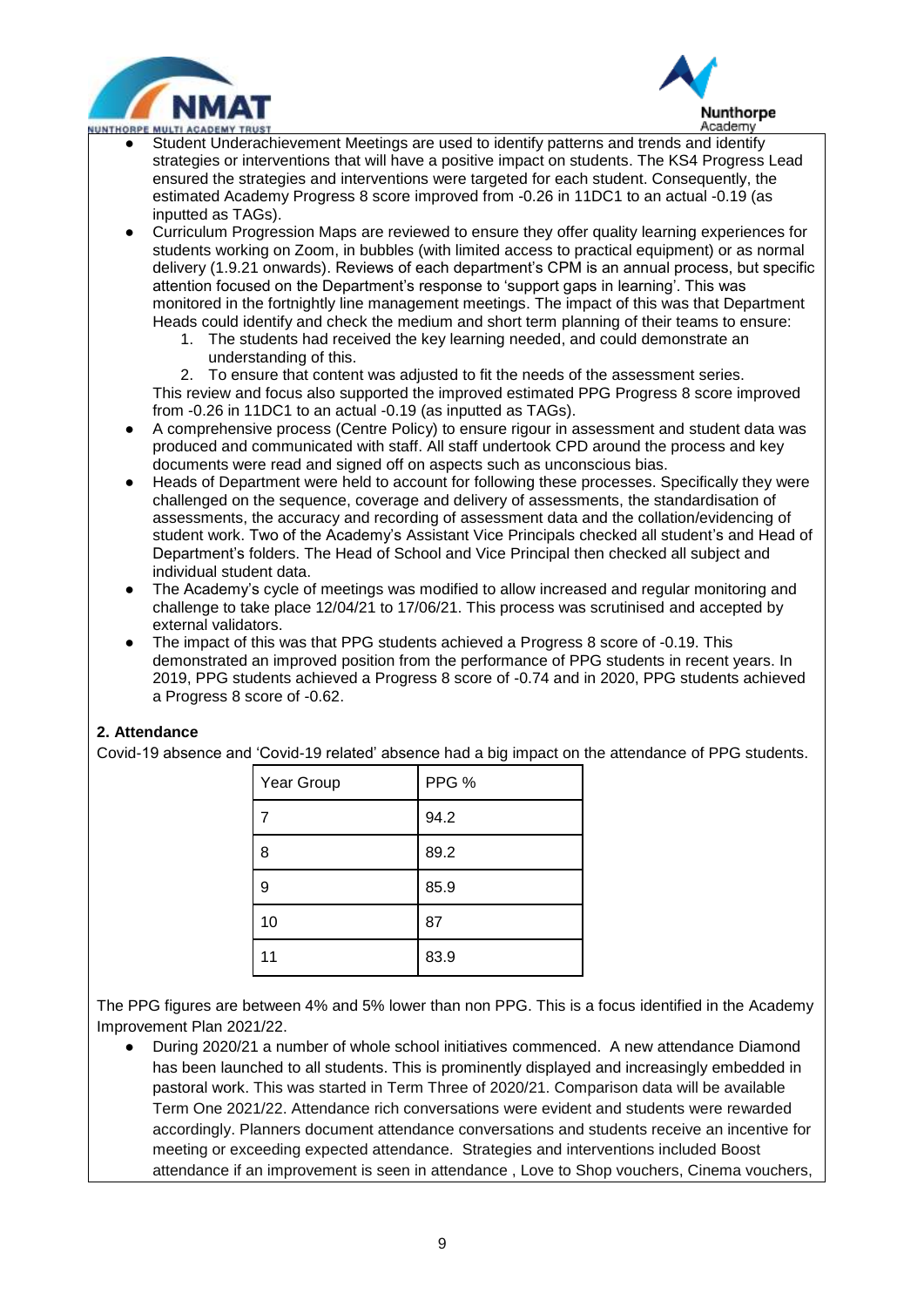



 $\overline{a}$ Ice pops and Ice Creams. This was started in Term three 2020/21. Comparison data will be available Term One 2021/22.

- A further assistant pastoral manager was employed to support Y11 students in their return after periods of severe disruption due to lock down and isolation. In the period of additional support in Y11, 9 out of 15 students moved from the, attendance diamond, pink category of attendance (severe risk of underachievement 90 to 92.9%) to the improved level of Amber (93% to 94.9%). A further 4 out of 15 student improved by moving from the red (89.9% and below) category to pink.
- On return from lockdown 3 a plan to tackle Persistent Absenteeism in Y10 was finalised with an external attendance service. A model was agreed and a 10 week pilot looked at 10 key PA students. This cost £2650. It was reviewed weekly by the Attendance Officer and the external provider. Early success was seen at the midpoint.
- A 10 week review took place 23/06/21 that showed that 8/10 students had improved and that 2 were either involved with other agencies or in attendance proceedings. The whole PPG Y10 data improved by 0.7% in the 10 weeks. The PPG attendance gap has reduced by 0.5% since last review. Further funding was assigned to cover the last 4 weeks of term and keep the engagement up. This will be scaled up this academic year.
- During the periods of lockdown, pastoral staff spoke to students each week to engage them and support them with home learning. Online learning took place live for 5 lessons each day. The Academy timetable and curriculum was followed throughout this period. This was supported by the KS4 Progress Lead who challenged and supported departments by sharing attendance data to Zoom lessons data. This ensured a focus on students who required support. The regular contact with home allowed the Academy to respond to individual needs in terms of access to devices or other support. All students without resources were supported either with hard copies of work, IT devices or access to the Internet. During the lockdown period three,125 devices were loaned to vulnerable students to enable access to learning. Nine WIFI dongles and four WIFI vouchers were supplied to help families secure Internet access. This reduced stress in those families and supported learning. This was another factor in securing a PPG Progress 8 score of -0.19.

### **3. Quality of Education**

### **Progress**

- As noted above, PPG students had a Progress 8 score of -0.19 (using 2020 coefficients). This was measured using available coefficients and was adjusted to reflect national data from SISRA users.
- Curriculum Progression Maps were reviewed to ensure they offer quality learning experiences for students working in on Zoom, in bubbles (with limited access to practical equipment) or as normal delivery (1.9.21 onwards). Reviews of each department's CPM is an annual process, but specific attention focused on the Department's response to 'support gaps in learning'. This was monitored in the fortnightly line management meetings. The impact of this was that Department Heads could identify and check the medium and short term planning of their teams to ensure:
	- 1. The students had received the key learning needed, and could demonstrate an understanding of this.

2. To ensure that content was adjusted to fit the needs of the assessment series. This review and focus also supported the improved estimated PPG Progress 8 score improved from -0.26 in 11DC1 to an actual -0.19 (as inputted as TAGs).

Intervention tutor groups were used at Year 11 in English, maths, science and languages. In cycle 2 of the intervention tutor group programme, 58 PPG students were targeted for one or more subjects. This strategy contributed to the improved predicted Progress 8 score from 11DC1 (-0.26) to the actual -0.19 achieved.

### **NTP (partner-Teaching Personnel)**

This was used for three students in Year 11, who were not able to access the curriculum at the academy. This was a very positive experience for one of these students who was unable to attend school due to medical reasons.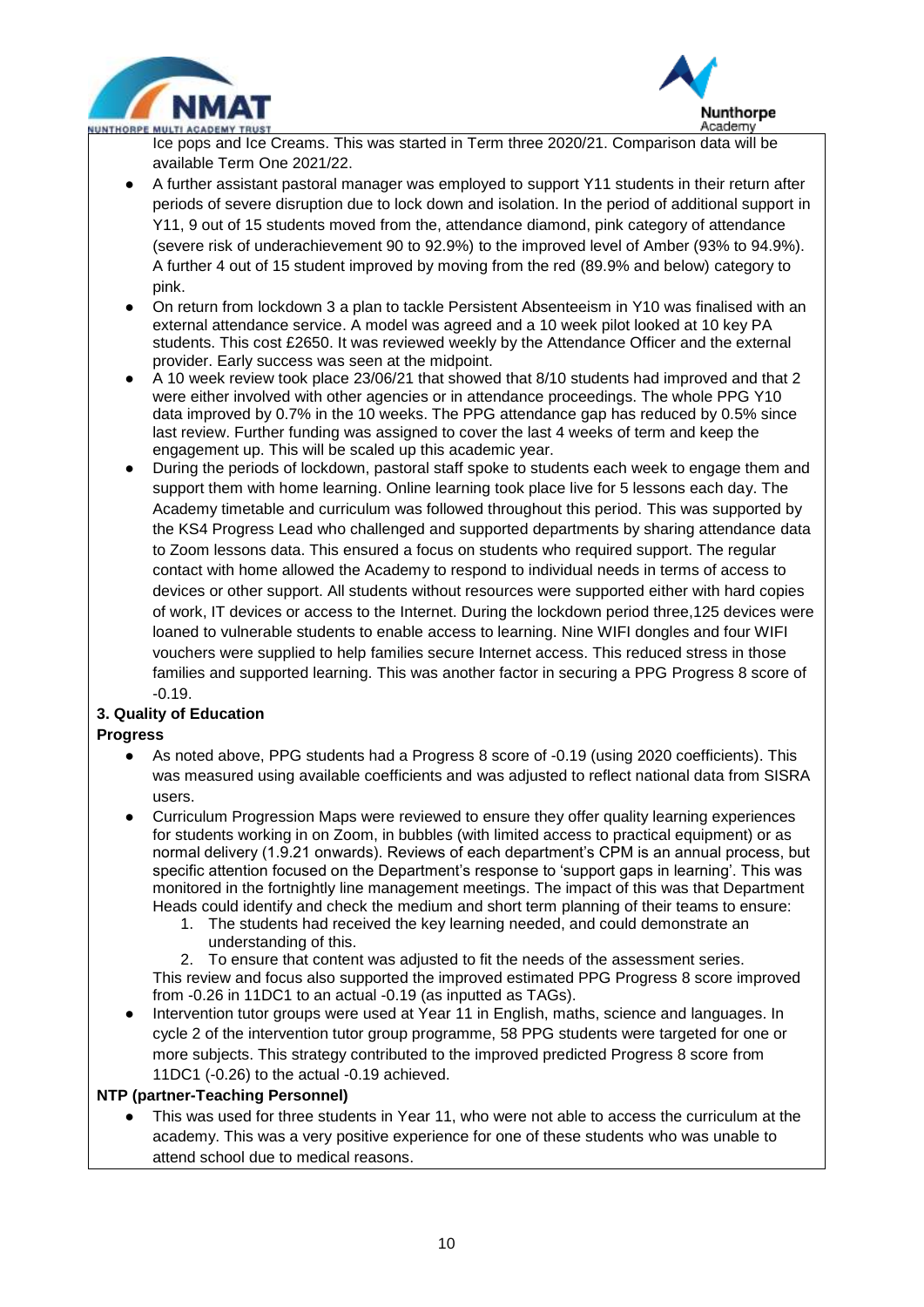



- $\overline{a}$ ● NTP was used on a larger scale from Y7 through to Y11. This was predominately online in groups of 2 or 3 students with an NTP tutor. There were also 3 cohorts of Year 7, Year 8 and Year 9 students who were supported face to face.
- The impact of this input can be seen in the table below.

| Subject                             | Year           | cohort<br>size | % improvement based on internal data from starting points.<br>Improvement is by one sub level or better                                                                                                                |
|-------------------------------------|----------------|----------------|------------------------------------------------------------------------------------------------------------------------------------------------------------------------------------------------------------------------|
| Geography                           | 10             | 5              | 60% improved. 20% static. 20% Did not attend (DNA)                                                                                                                                                                     |
| History                             | 10             | $\overline{7}$ | 15% regressed. 42% static. 28 % improved, One student improved<br>by 1 full grade. 15% DNA                                                                                                                             |
| English                             | $\overline{7}$ | 15             | 73% improved. 20% static. 6% DNA<br>This data matched a control group of students with similar ability                                                                                                                 |
| English                             | 8              | 13             | 61% improved. 23% static. 16% regressed<br>61% made better improvement than a group who did not receive<br>NTP. 23% made the same amount of progress.                                                                  |
| English<br>9                        |                | 8              | 60% improved (one student moved from a 3+ to a 5+). 20% static.<br>20% regressed. 57% made better progress than a group who didn't<br>receive NTP input.                                                               |
| English                             | 10             | 24             | 47% improved. 20% static. 13% regressed. 20% DNA<br>In a check against students not receiving NTP, 44% made better<br>progress and 55% made the same progress.                                                         |
| Maths face to<br>face               | $\overline{7}$ | $\overline{7}$ | 100% improved. This demonstrated improvements from 1 to 6 sub<br>levels. In a random sample of other Year 7 students 5 out of 6<br>students in this group made better progress.                                        |
| Maths face to<br>face               | 8              | 3              | 100% improved. This had the largest gains. These gains were<br>between 1 and 6 sub levels. Against a random similar cohort, all<br>students in this group made better progress.                                        |
| Maths face to<br>face               | 9              | $\overline{4}$ | 1 of the 3 students improved by 1 sub level. Two remained the<br>same. 1 parent refused for their child to contribute.<br>This progress was in line with students randomly used as a control<br>from the same classes. |
| Maths online<br>and face to<br>face | 11             | 3              | One student who was supported externally due to medical reasons<br>engaged. She was able to achieve a Maths grade in the exam series<br>due to the support. 2 students did not engage for pastoral reasons.            |

#### **Literacy Intervention**

- In Year 11, 8 students were targeted and 5 actively engaged. These students received a blend of Lexonic Leap and Sound. Although the review of impact was hampered by isolation and lockdown the students benefited in increased confidence. These sessions were completed by zoom.
- Using Lexonic Leap and Sound at KS3, eight out of nine Year 7s made progress. This was between a 48 point and 62 point improvement on the Lexonic Leap point system. Thirteen out of eighteen Year 8s made progress. This was between 32 and 67 points on the Lexonic Leap point system. Sixteen out of nineteen Y9's made progress. This was between 27 and 70 points on the Lexonic Leap point system. .
- A group of Y9 ex-nurture group, engaged with Pace reading. On average these students' reading ages increased by one year and one month. As identified earlier in this document, this has been adopted as good practice in English lessons.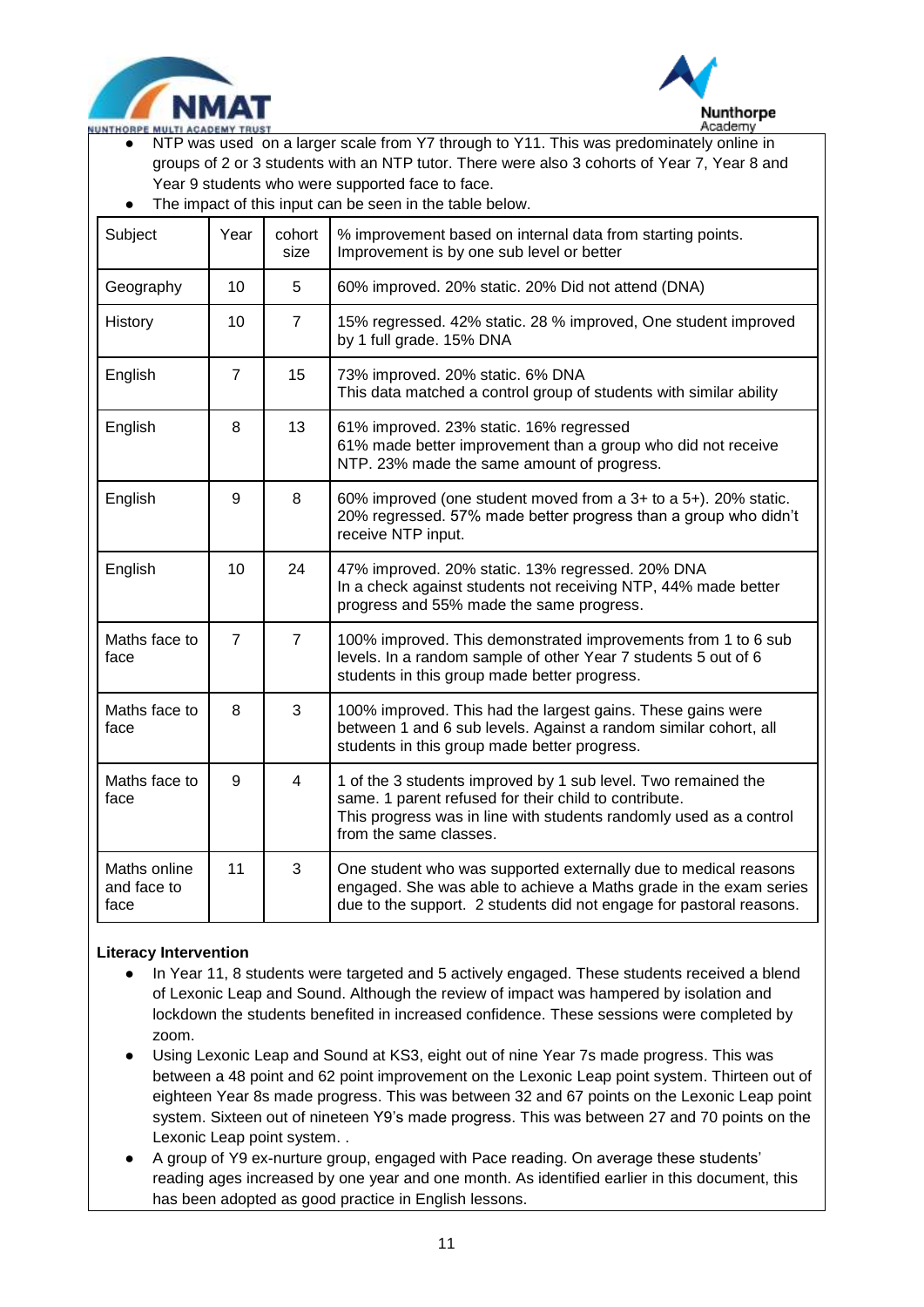



#### $\overline{a}$ **4. Personal Development**

- In 2020/21 the Academy was able to offer internal counselling services and also a small number of external funded referral. In 2021/22, this has been reviewed and as noted earlier in this document the Academy has purchased a significant SLA with The Junction. This SLA offers two onsite counsellors 5 days per week. This approach maximises the number of students that can access 'in-house' counselling services. Other 'more specific' counselling services are also being explored to ensure that students receive the correct targeted counselling support.
- The wellbeing curriculum has been planned into the Life and Pastoral Curriculum. Wellbeing is calendared to coincide with the calendared staff wellbeing weeks and events. Examples of this were shared on social media and displayed in the Academy.
- The in school counsellors saw around 170 students. Around 50% of these were PPG. The sessions took place face to face when lockdown and isolation made this possible. In each of the lockdowns these session took place virtually and over the phone to maintain the contact and support.
- **5. Other support/support in isolation and lockdown.**
- All Year 11 students were offered a 1:1 interview with an Independent Advice and Guidance colleague from Youth Directions. Lockdown and mitigations in place in the Trust's Covid-19 Risk Assessment prevented visitors accessing the Academy to complete face to face interviews for most of 2020/21. Consequently, the IAG interview process did continue via phone calls and Zoom meetings throughout this period. Unfortunately, the requirements of this mode of delivery reduced capacity. However, more than 85% of students were engaged with for 1:1 advice before the exam period. The remainder were followed up after they had left. The impact of this work will be reviewed when the destination data is available during Term One 2021/22.
- Despite Covid-19 implications, in 2020/21 National Career Week was celebrated across all Year groups. Students were able to explore aspects of a subject and the careers it may facilitate. This took place over Zoom. This was benchmark 1, 3 and 4 in the Gatsby Benchmarks.
- Twelve Year 9 boys engaged in a FutureMe programme and one of the teams were recognised regionally, receiving a glass trophy each, for their work encouraging male students to choose higher Education.
- 204 families were supported with access to vouchers to cover the costs of Free School Meals. Students who were isolating were also offered grab bags. Bags of shopping were offered for longer periods. Families were complimentary around the support that they received.
- As noted above, during the periods of enforced lockdown students were taught five online lessons each day with scheduled welfare checks from the pastoral team. All students without resources were supported either with paper copies or resources, IT devices or access to the Internet.

### **6. Wider outcomes**

- Four PPG students were included in the thirty seven students who completed the Bronze Duke of Edinburgh Award in Year 9. This was able to take place around lockdowns and periods of isolation.
- A cohort of twelve Year 9 PPG students engaged with the Brilliant Club. This was delivered virtually in lockdown and on the return to face to face teaching. The tutor was very complimentary around engagement, the quality of research and work produced. Five of the students passed and two students were commended for the standard of their work achieving a 'First'.
- Independent Advice and Guidance was and continues to be delivered by Youth Directions to Year 11 students. A comprehensive programme of Careers Education is embedded in the LIFE curriculum. NEET figures will be reviewed in the census.
- The Baker Clause allowed visits to take place virtually for Year 10. These included visits to Redcar and Cleveland College, Nunthorpe Academy Sixth Form, Middlesbrough College and Riverside College. The LIFE curriculum also covered T levels and Apprenticeships.